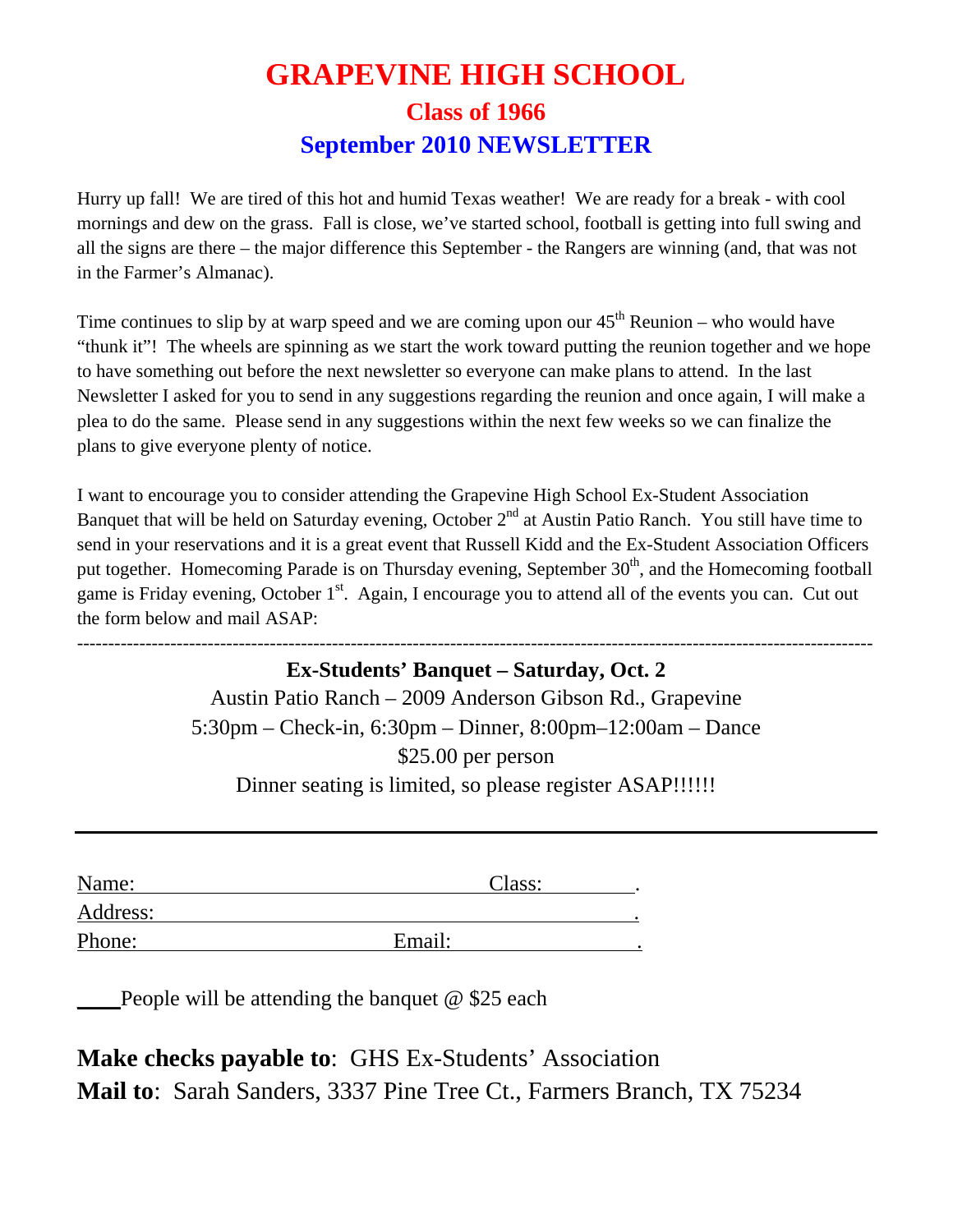These past three months did not allow us to escape times of sorrow and loss. In July, we received word that Allen Brackett (Class of '64) passed away at his home on Lake Fork. Please continue to remember his wife Barbara and Allen's family as they continue to deal with this loss.

In August, Kathy Lipscomb Pirkle (Class of 64) contacted me concerning the sudden illness of John Forshee (Class of 63), professor at San Jacinto Jr. College. John was soon diagnosed with Stage 4 Cancer. It was only a short time that John lost his battle with cancer. I ask that you continue to remember John's wife Jane and the Forshee family in your prayers.

In mid-August, Gail Hutchison Reneau contacted me that our classmate Johnnie Mae Washington Braddock's father, Joe E. Marchbanks, passed away on the evening of August 9, 2010 in Cleburne, Texas. Johnnie Mae and her dad were very close and we all continue to keep Johnnie Mae and her family in our prayers.

August continued to provide sad news when I received an email from Kathy Lipscomb Pirkle and another from Anne Kennedy Janek (Class of 64), that Wendy Gail Armstrong Schneider (Class of 64) had passed away the morning of August 15, 2010 in a Waco hospital. Gail was on a trip with friends when she became ill and was taken to the Waco hospital. Anyone who attended GHS in the 60s would certainly remember Gail. She was one of a kind and was a good friend to many of our GHS classmates and friends. Please keep the Schneider family and her many close friends in your prayers as they too continue to struggle with this loss.

In mid-August, I received an email from Barbara Seals Trinkle (Class of 69) that Cindy Powell (Class of 69) lost her mother, Kay Powell on Friday, August  $13<sup>th</sup>$ . Mrs. Powell worked with Barbara's mother at the dentist office ofDr. Wilkerson for a number of years. I know that you will also join me in continuing to pray for Cindy and the Powell family.

As you know from emails received and from this Newsletter, August 2010 was a difficult and sad month for GHS Classmates of the 60's. However, in spite of the losses and in spite of the difficulties having lifelong friends from GHS does help the healing process. Knowing you have so many friends that have known us and our families for so many years provides such support that help sustain us during these tragic times. I know that you all join me in thanking God for providing us with a past that does provide such comfort and support during these times of deep sadness. As we continue to reap the benefits of growing up in Grapevine, Texas and being able to maintain such wonderful friendships over the years – what a blessing from God. I know each of you that have experienced such times have felt that comfort and recognize what a blessing it is and continues to be in our lives.

There have also been a class members who experienced difficulties and illnesses these past months, so I continue to ask that we be in prayer for one another and continue to support one another as we age and face difficult times. I also know that many have had wonderful times with grandchildren and spending time with your children as well. So, in spite of so many sad bits of news shared, there are many wonderful times we are experiencing that don't get mentioned. I know that there have been wonderful times and times of great adventure that is being shared as well and many times it includes GHS classmates as well.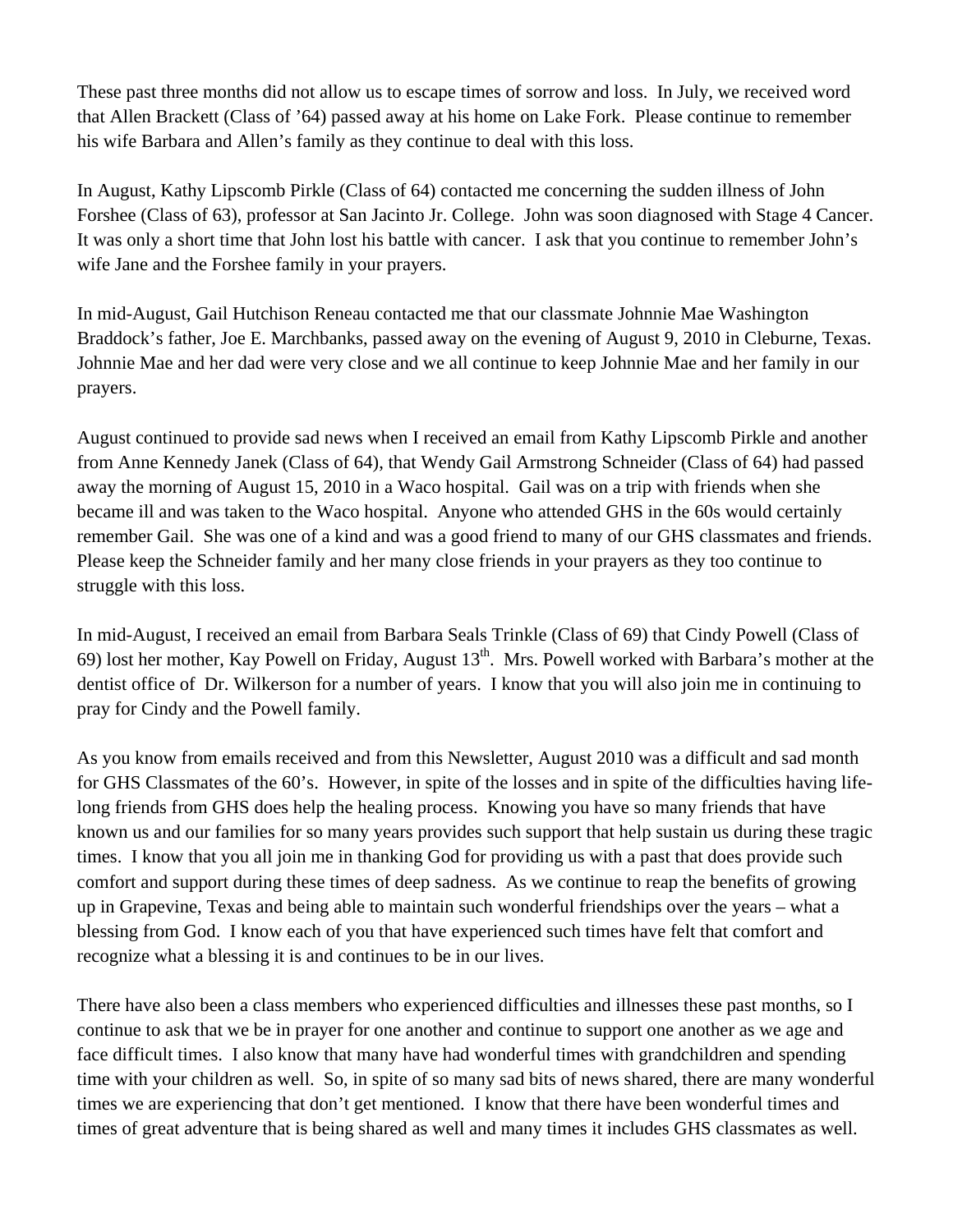So, continue to be supportive of one another, but also "LET THE GOOD TIMES ROLL!" whenever the opportunity is there!

At the end of September is the annual HOLTON'S DRIVE FOR SIDS, a golf tournament that has become so very successful and is in memory of David and Darlene Florence's grandson Holton who died of SIDS. Holton's parents Shawn and Kathy (Florence) Spradley started this effort, and it continues to grow and bring in wonderful contributions for the battle against SIDS. Our class has attempted to field a team or more of golfers each year in support of this event and this year is no different. This year, John Yancey, Joe Lipscomb, Rick Stacy and Jim Box will be representing the Class of 1966. In previous years we have had one or two teams and every year thus far we have managed to play well enough to not be in last place. However, there were a number of times we certainly were sweating it out until a team or two came in with a worse score. Please join me in wishing John, Joe, Rick and Jim a successful effort on Saturday, September 25<sup>th</sup>! I am also certain that Shawn and Kathy would love to have you donate to their cause if you've not already done so. Shawn, Kathy, David and Darlene and friends and family have worked hard to put this tournament and auction in place. I also know that they appreciate Rick Stacy for helping out by serving as auctioneer for their live auction immediately after the tournament.

As we entered into September, we needed to share some good news. It was not many days into the month that I received the email below from Cathy Anderson:

I wanted to let you and all the Alumni of Grapevine High School know that there has been a wedding. Woody Simmons and I were married on Sept. 2! The ceremony took place in a quaint Methodist Church in a small town in Colorado. Performing the ceremony was Pastor Mike Christian! Seriously! We are making our home in Bastrop, TX @ 126 Eight Oaks Dr. Our home phone # is: 512-985-6255. We hope our fellow graduates of GHS will give us a call or come see us anytime. We'd love to hear from you!

Woody and I are ecstatically happy to be sharing this time of our lives together. We are looking forward to the adventure. Your best wishes will be so appreciated.

Thank you, and God Bless, Cathy

I know that after sending this note out to many of you, a great number of you have responded with congratulations to Cathy (Class of 68) and Woody (Class of 68)! If not, I recommend that you consider dropping them a note, email or phone call as they start a new chapter in their lives together. Congratulations again to Cathy and Woody!

I also want to mention Cindy Ruth Frye Barnes (Class of 68) in this Newsletter. Any time I fail to mention Cindy's name I get ugly emails for weeks. And her husband, David Barnes (Class of 63) says life at home is made more difficult when Cindy is not mentioned – even though she wasn't in our class. So for David, I felt compelled to mention Cindy. It is sort of like her talking (recently) about how much she loved Romper Room as a child and always thought when they looked thru that mirror on Romper Room and said "I see Cindy" that it was truly her they were seeing. She and her brother Mike (Class of 65) tell the story, but Mike's is most likely a more accurate account. So here it is – our best attempt at "I see Cindy"!